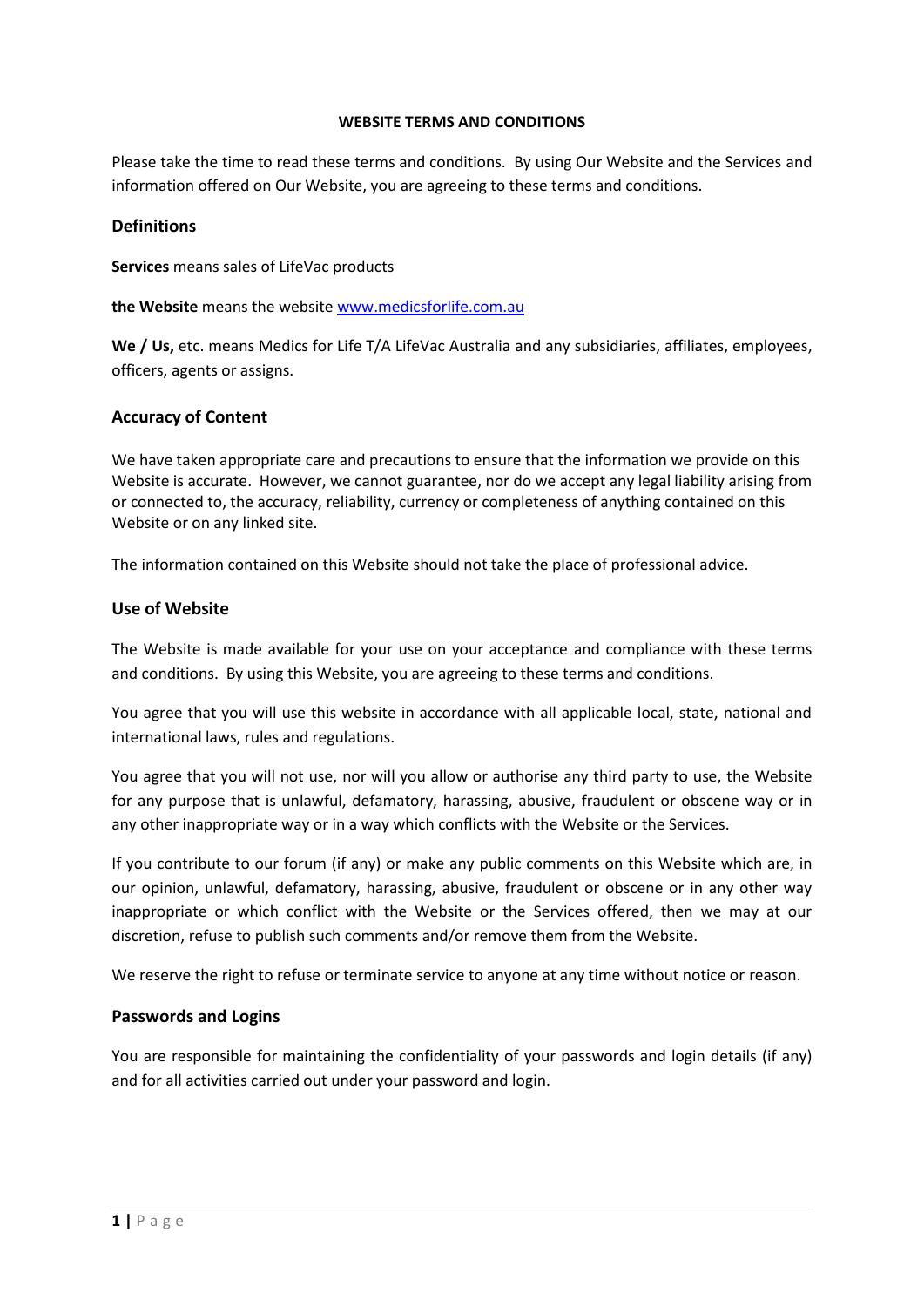## **Indemnification for loss or damage**

You agree to indemnify Us and hold Us harmless from and against any and all liabilities or expenses arising from or in any way related to your use of this Website or the Services or information offered on this Website, including any liability or expense arising from all claims, losses, damages (actual and consequential), suits, judgments, litigation costs and solicitors fees of every kind and nature incurred by you or any third parties through you.

## **Intellectual property and copyrights**

We hold the copyright to the content of this Website, including all uploaded files, layout design, data, graphics, articles, file content, codes, news, tutorials, videos, reviews, forum posts and databases contained on the Website or in connection with the Services. You must not use or replicate our copyright material other than as permitted by law. Specifically, you must not use or replicate our copyright material for commercial purposes unless expressly agreed to by Us, in which case we may require you to sign a License Agreement.

If you wish to use content, images or other of our intellectual property, you should submit your request to us at the following email address:

### [admin@medicsforlife.com.au](mailto:admin@medicsforlife.com.au)

### **Trademarks**

The trademarks and logos contained on this Website are trademarks of Medics for Life. Use of these trademarks is strictly prohibited except with express, written consent.

### **Links to external websites**

This Website may contain links that direct you outside of this Website. These links are provided for your convenience and are not an express or implied indication that we endorse or approve of the linked Website, its contents or any associated website, product or service. We accept no liability for loss or damage arising out of or in connection to your use of these sites.

You may link to our articles or home page. However, you should not provide a link which suggests any association, approval or endorsement on our part in respect to your website, unless we have expressly agreed in writing. We may withdraw our consent to you linking to our site at any time by notice to you.

### **Limitation of Liability**

We take no responsibility for the accuracy of any of the content or statements contained on this Website or in relation to our Services. Statements made are by way of general comment only and you should satisfy yourself as to their accuracy. Further, all of our Services are provided without a warranty with the exception of any warranties provided by law. We are not liable for any damages whatsoever, incurred as a result of or relating to the use of the Website or our Services.